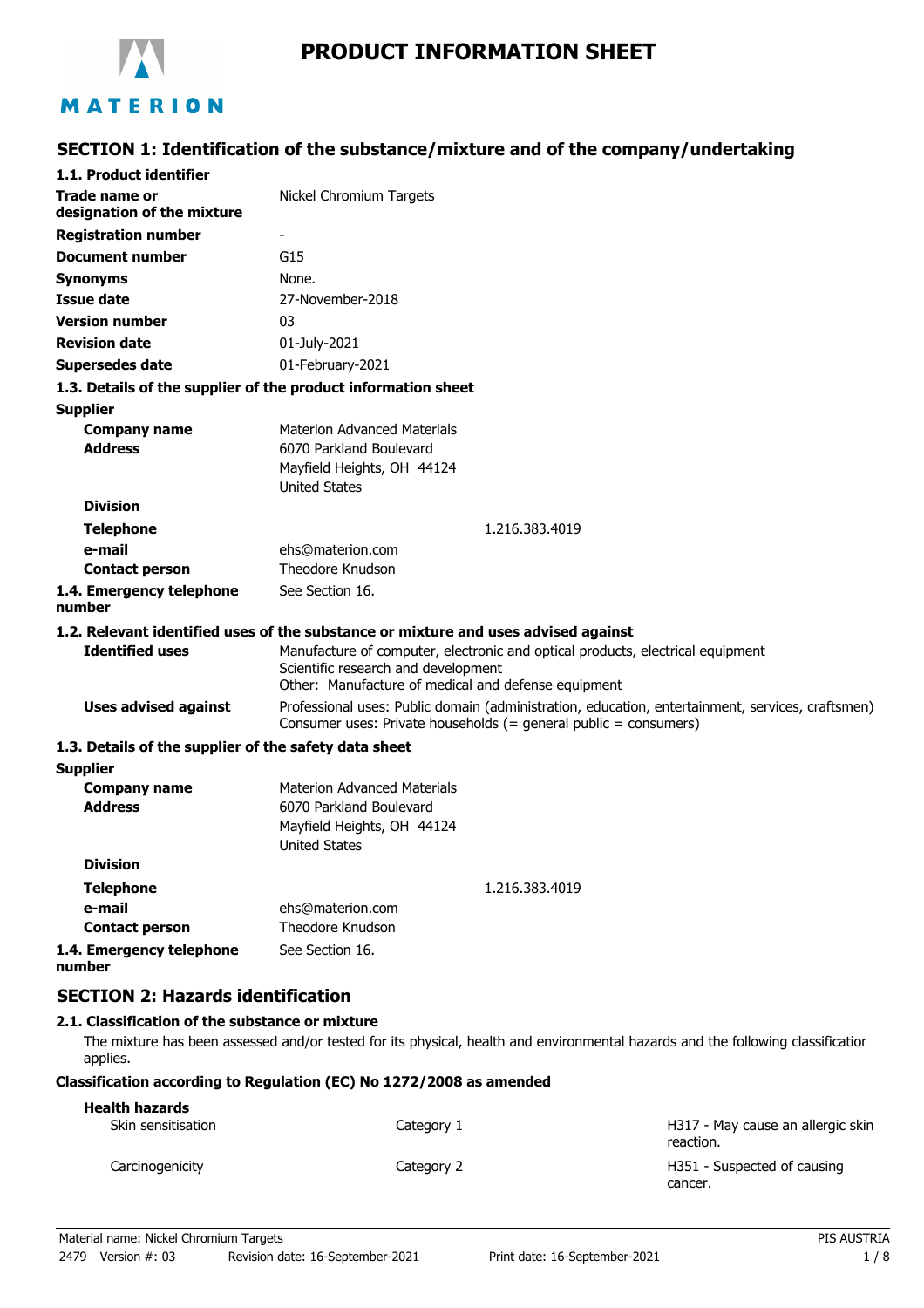| exposure                          | (respiratory system) through<br>prolonged or repeated exposure by<br>inhalation.                                                     |  |
|-----------------------------------|--------------------------------------------------------------------------------------------------------------------------------------|--|
| <b>Hazard summary</b>             | May cause an allergic skin reaction. Suspected of causing cancer. Causes damage to organs<br>through prolonged or repeated exposure. |  |
| 2.2. Label elements               |                                                                                                                                      |  |
|                                   | Label according to Regulation (EC) No. 1272/2008 as amended                                                                          |  |
| <b>Contains:</b>                  | Chromium, NICKEL POWDER; [PARTICLE DIAMETER < 1MM]                                                                                   |  |
| <b>Hazard pictograms</b>          |                                                                                                                                      |  |
| <b>Signal word</b>                | Danger                                                                                                                               |  |
| <b>Hazard statements</b>          |                                                                                                                                      |  |
| H317                              | May cause an allergic skin reaction.                                                                                                 |  |
| H351                              | Suspected of causing cancer.                                                                                                         |  |
| H372                              | Causes damage to organs (respiratory system) through prolonged or repeated exposure by<br>inhalation.                                |  |
| <b>Precautionary statements</b>   |                                                                                                                                      |  |
| <b>Prevention</b>                 |                                                                                                                                      |  |
| P201                              | Obtain special instructions before use.                                                                                              |  |
| P202                              | Do not handle until all safety precautions have been read and understood.                                                            |  |
| P260                              | Do not breathe dust/fume/gas/mist/vapours/spray.                                                                                     |  |
| P <sub>264</sub>                  | Wash thoroughly after handling.                                                                                                      |  |
| P270                              | Do not eat, drink or smoke when using this product.                                                                                  |  |
| P272                              | Contaminated work clothing should not be allowed out of the workplace.                                                               |  |
| P273                              | Avoid release to the environment.                                                                                                    |  |
| P280                              | Wear protective gloves/protective clothing/eye protection/face protection.                                                           |  |
| <b>Response</b>                   |                                                                                                                                      |  |
| $P302 + P350$                     | If on skin: Wash with plenty of water.                                                                                               |  |
| $P304 + P341$                     | If inhaled: If breathing is difficult, remove person to fresh air and keep comfortable for breathing.                                |  |
| $P308 + P311$                     | If exposed or concerned: Call a poison centre/doctor.                                                                                |  |
| $P333 + P313$                     | If skin irritation or rash occurs: Get medical advice/attention.                                                                     |  |
| $P342 + P311$                     | If experiencing respiratory symptoms: Call a POISON CENTRE/doctor.                                                                   |  |
| P363                              | Wash contaminated clothing before reuse.                                                                                             |  |
| <b>Storage</b>                    |                                                                                                                                      |  |
| P405                              | Store locked up.                                                                                                                     |  |
| <b>Disposal</b>                   |                                                                                                                                      |  |
| P501                              | Dispose of contents/container in accordance with local/regional/national/international regulations.                                  |  |
| Supplemental label<br>information | For further information, please contact the Product Stewardship Department at +1.216.383.4019.                                       |  |
| 2.3. Other hazards                | Not a PBT or vPvB substance or mixture.                                                                                              |  |

Specific target organ toxicity - repeated Category 1 (Respiratory system)

# **SECTION 3: Composition/information on ingredients**

## **3.2. Mixtures**

## **General information**

| <b>Chemical name</b>                          | $\frac{0}{0}$ | No.                                                    | CAS-No. / EC REACH Registration No. Index No. |              | <b>Notes</b> |
|-----------------------------------------------|---------------|--------------------------------------------------------|-----------------------------------------------|--------------|--------------|
| NICKEL POWDER; [PARTICLE<br>DIAMETER < 1MM]   | $50 - 99$     | 7440-02-0<br>231-111-4                                 |                                               | 028-002-01-4 |              |
|                                               |               | Classification: Carc. 2; H351, Aquatic Chronic 3; H412 |                                               |              | 7,S          |
| Chromium                                      | $1 - 50$      | 7440-47-3<br>231-157-5                                 |                                               |              | #            |
| <b>Classification:</b> Aquatic Chronic 3;H412 |               |                                                        |                                               |              |              |

## **SECTION 4: First aid measures**

#### **General information**

If you feel unwell, seek medical advice (show the label where possible). Ensure that medical personnel are aware of the material(s) involved, and take precautions to protect themselves.

H372 - Causes damage to organs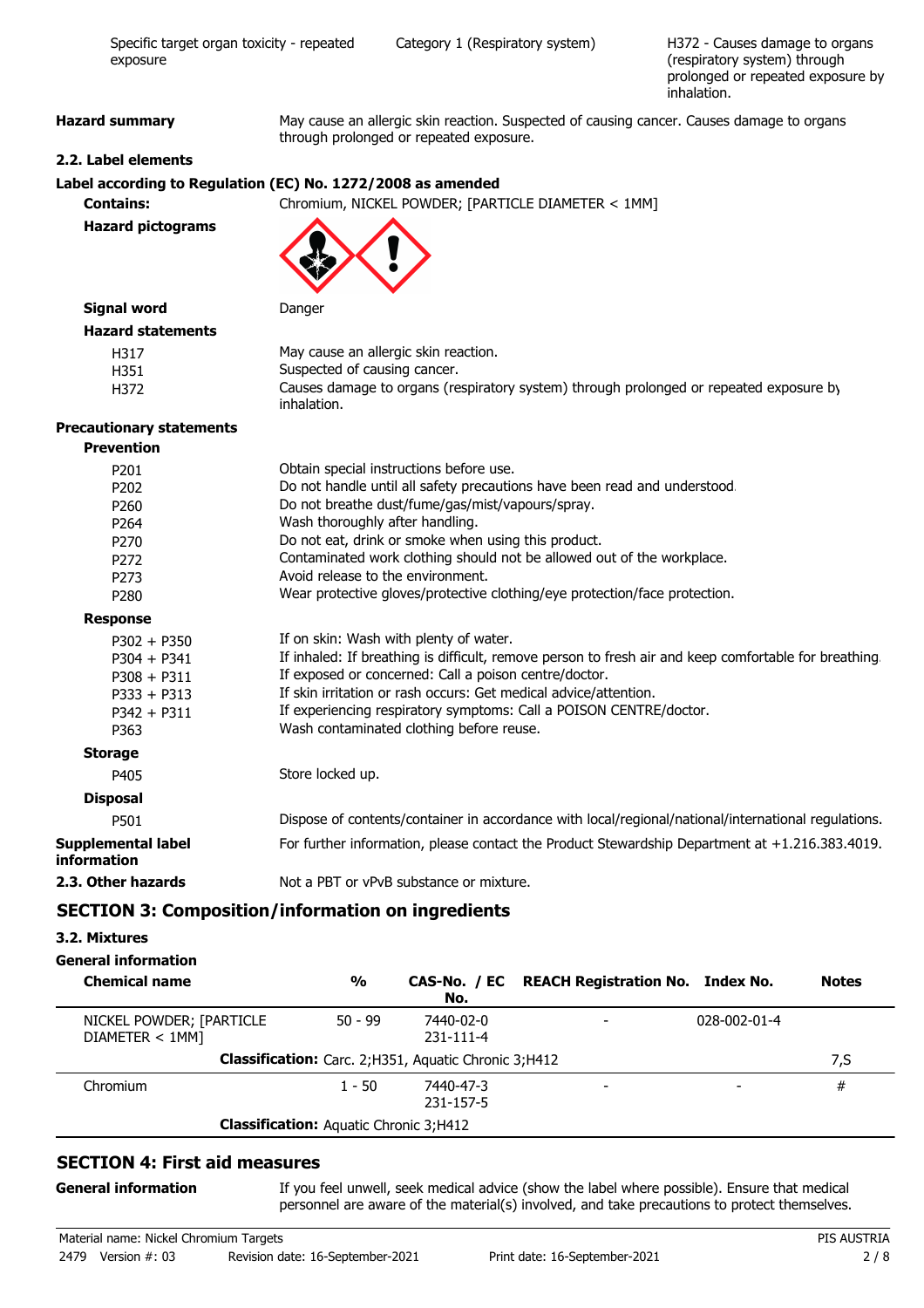#### **4.1. Description of first aid measures**

| <b>Inhalation</b>                                                                        | Remove victim to fresh air and keep at rest in a position comfortable for breathing. Call a physician<br>if symptoms develop or persist.                                                          |
|------------------------------------------------------------------------------------------|---------------------------------------------------------------------------------------------------------------------------------------------------------------------------------------------------|
| <b>Skin contact</b>                                                                      | Wash off with soap and water. If skin irritation occurs: Get medical advice/attention. Wash<br>contaminated clothing before reuse.                                                                |
| Eye contact                                                                              | Immediately flush eyes with plenty of water for at least 15 minutes. Get medical attention if<br>irritation develops and persists.                                                                |
| <b>Ingestion</b>                                                                         | Rinse mouth. If swallowed, seek medical advice immediately and show this container or label.                                                                                                      |
| 4.2. Most important<br>symptoms and effects, both<br>acute and delayed                   | Severe eye irritation. Symptoms may include stinging, tearing, redness, swelling, and blurred vision.<br>May cause respiratory irritation. May cause an allergic skin reaction. Dermatitis. Rash. |
| 4.3. Indication of any<br>immediate medical attention<br>and special treatment<br>needed | Provide general supportive measures and treat symptomatically.                                                                                                                                    |
| <b>SECTION 5: Firefighting measures</b>                                                  |                                                                                                                                                                                                   |

| General fire hazards                                                                       | No unusual fire or explosion hazards noted.                                                |
|--------------------------------------------------------------------------------------------|--------------------------------------------------------------------------------------------|
| 5.1. Extinguishing media<br>Suitable extinguishing<br>media                                | Extinguish with foam, carbon dioxide, dry powder or water fog.                             |
| Unsuitable extinguishing<br>media                                                          | Do not use water jet as an extinguisher, as this will spread the fire.                     |
| 5.2. Special hazards arising<br>from the substance or<br>mixture                           | This product is not flammable.                                                             |
| 5.3. Advice for firefighters<br><b>Special protective</b><br>equipment for<br>firefighters | Wear suitable protective equipment.                                                        |
| <b>Special firefighting</b><br>procedures                                                  | Move containers from fire area if you can do so without risk.                              |
| Specific methods                                                                           | Use standard firefighting procedures and consider the hazards of other involved materials. |
|                                                                                            |                                                                                            |

## **SECTION 6: Accidental release measures**

## **6.1. Personal precautions, protective equipment and emergency procedures**

|                                                              | o.i. Personal precautions, protective equipment and emergency procedures                                                                                                                                                              |
|--------------------------------------------------------------|---------------------------------------------------------------------------------------------------------------------------------------------------------------------------------------------------------------------------------------|
| For non-emergency<br>personnel                               | Keep unnecessary personnel away. Wear appropriate protective equipment and clothing during<br>clean-up. Ensure adequate ventilation. For personal protection, see section 8 of the PIS.                                               |
| For emergency<br>responders                                  | Keep unnecessary personnel away. Use personal protection recommended in Section 8 of the PIS.                                                                                                                                         |
| 6.2. Environmental<br>precautions                            | Collect spillage.                                                                                                                                                                                                                     |
| 6.3. Methods and material for<br>containment and cleaning up | Prevent entry into waterways, sewer, basements or confined areas. Stop the flow of material, if this<br>is without risk. Following product recovery, flush area with water. Put material in suitable, covered,<br>labeled containers. |
| 6.4. Reference to other<br>sections                          | For personal protection, see section 8 of the PIS. For waste disposal, see section 13 of the PIS.                                                                                                                                     |

# **SECTION 7: Handling and storage**

| 7.1. Precautions for safe<br>handling                                   | Observe good industrial hygiene practices. Wash hands thoroughly after handling. |
|-------------------------------------------------------------------------|----------------------------------------------------------------------------------|
| 7.2. Conditions for safe<br>storage, including any<br>incompatibilities | Store in a closed container away from incompatible materials.                    |
| 7.3. Specific end use(s)                                                | Not relevant.                                                                    |

# **SECTION 8: Exposure controls/personal protection**

# **8.1. Control parameters**

|  | <b>Occupational exposure limits</b> |  |  |
|--|-------------------------------------|--|--|
|--|-------------------------------------|--|--|

# **Austria. MAK List, OEL Ordinance (GwV), BGBl. II, no. 184/2001**

| Austria. MAK List, OEL Ordinance (GWV), BGBI. 11, no. 184/2001<br>Tvpe<br><b>Components</b> |     | Value            |             |
|---------------------------------------------------------------------------------------------|-----|------------------|-------------|
| Chromium (CAS 7440-47-3)                                                                    | MAK | $2 \text{ ma/m}$ |             |
| Material name: Nickel Chromium Targets                                                      |     |                  | PIS AUSTRIA |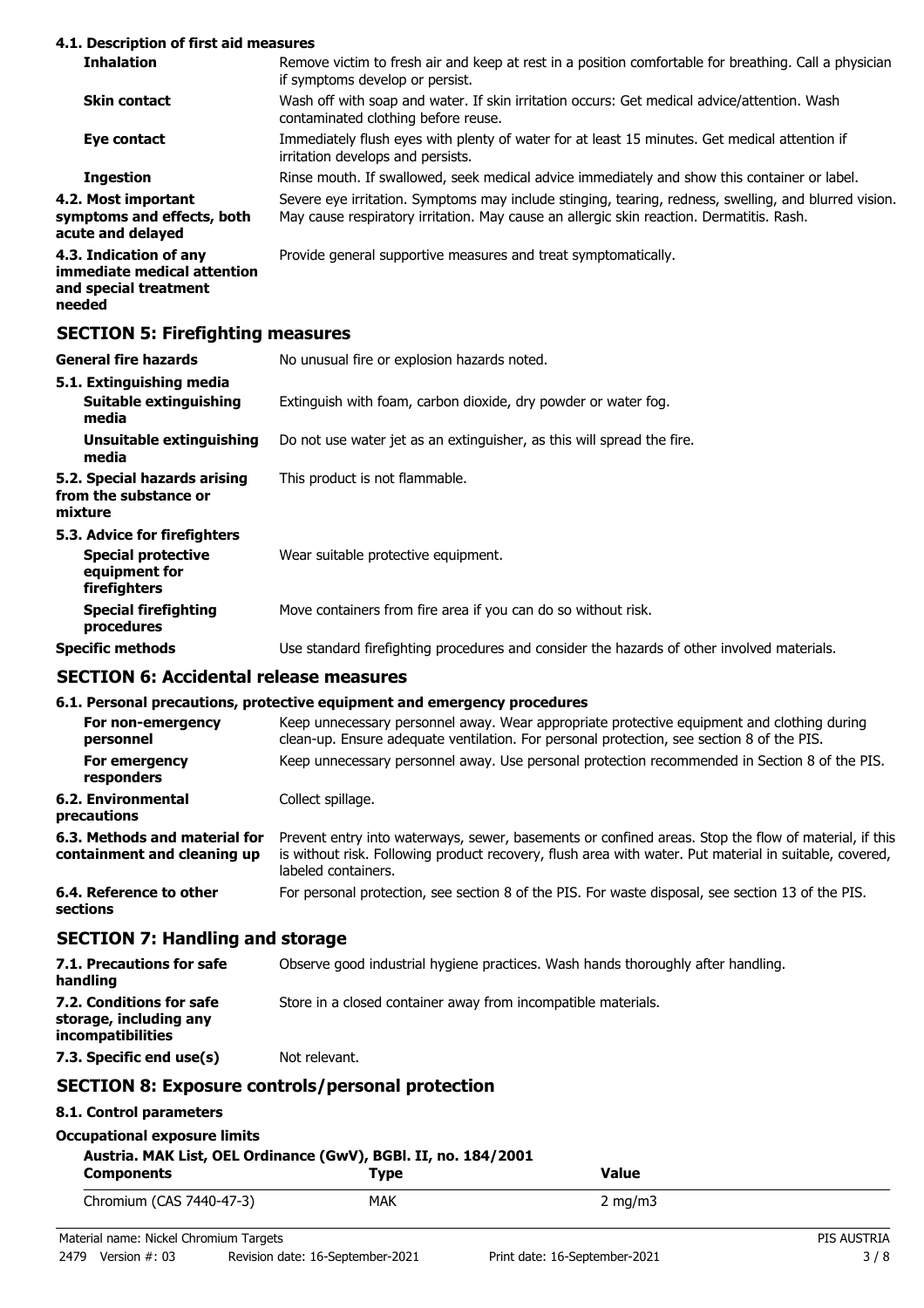| <b>Components</b>                                              | Austria. TRK List, OEL Ordinance (GwV), BGBI. II, no. 184/2001<br><b>Type</b>                                                                                                                                                                                                                                                                                                                          | <b>Value</b> | Form            |
|----------------------------------------------------------------|--------------------------------------------------------------------------------------------------------------------------------------------------------------------------------------------------------------------------------------------------------------------------------------------------------------------------------------------------------------------------------------------------------|--------------|-----------------|
| NICKEL POWDER;<br>[PARTICLE DIAMETER <<br>1MM] (CAS 7440-02-0) | <b>STEL</b>                                                                                                                                                                                                                                                                                                                                                                                            | $2$ mg/m $3$ | Inhalable dust. |
|                                                                | <b>TWA</b>                                                                                                                                                                                                                                                                                                                                                                                             | $0,5$ mg/m3  | Inhalable dust. |
| 2017/164/EU                                                    | EU. Indicative Exposure Limit Values in Directives 91/322/EEC, 2000/39/EC, 2006/15/EC, 2009/161/EU,                                                                                                                                                                                                                                                                                                    |              |                 |
| <b>Components</b>                                              | <b>Type</b>                                                                                                                                                                                                                                                                                                                                                                                            | <b>Value</b> |                 |
| Chromium (CAS 7440-47-3)                                       | <b>TWA</b>                                                                                                                                                                                                                                                                                                                                                                                             | 2 mg/m $3$   |                 |
| <b>Biological limit values</b>                                 | No biological exposure limits noted for the ingredient(s).                                                                                                                                                                                                                                                                                                                                             |              |                 |
| <b>Recommended monitoring</b><br>procedures                    | Follow standard monitoring procedures.                                                                                                                                                                                                                                                                                                                                                                 |              |                 |
| Derived no effect levels<br>(DNELs)                            | Not available.                                                                                                                                                                                                                                                                                                                                                                                         |              |                 |
| <b>Predicted no effect</b><br>concentrations (PNECs)           | Not available.                                                                                                                                                                                                                                                                                                                                                                                         |              |                 |
| 8.2. Exposure controls                                         |                                                                                                                                                                                                                                                                                                                                                                                                        |              |                 |
| <b>Appropriate engineering</b><br>controls                     | Good general ventilation (typically 10 air changes per hour) should be used. Ventilation rates should<br>be matched to conditions. If applicable, use process enclosures, local exhaust ventilation, or other<br>engineering controls to maintain airborne levels below recommended exposure limits. If exposure<br>limits have not been established, maintain airborne levels to an acceptable level. |              |                 |
|                                                                | Individual protection measures, such as personal protective equipment                                                                                                                                                                                                                                                                                                                                  |              |                 |
| <b>General information</b>                                     | Use personal protective equipment as required. Personal protection equipment should be chosen<br>according to the CEN standards and in discussion with the supplier of the personal protective<br>equipment.                                                                                                                                                                                           |              |                 |
| <b>Eye/face protection</b>                                     | Wear safety glasses with side shields (or goggles).                                                                                                                                                                                                                                                                                                                                                    |              |                 |
| <b>Skin protection</b>                                         |                                                                                                                                                                                                                                                                                                                                                                                                        |              |                 |
| - Hand protection                                              | Wear gloves to prevent metal cuts and skin abrasions during handling.                                                                                                                                                                                                                                                                                                                                  |              |                 |
| - Other                                                        | Wear suitable protective clothing.                                                                                                                                                                                                                                                                                                                                                                     |              |                 |
| <b>Respiratory protection</b>                                  | In case of insufficient ventilation, wear suitable respiratory equipment.                                                                                                                                                                                                                                                                                                                              |              |                 |
| <b>Thermal hazards</b>                                         | Wear appropriate thermal protective clothing, when necessary.                                                                                                                                                                                                                                                                                                                                          |              |                 |
| <b>Hygiene measures</b>                                        | Keep away from food and drink. Always observe good personal hygiene measures, such as washing<br>after handling the material and before eating, drinking, and/or smoking. Routinely wash work<br>clothing and protective equipment to remove contaminants. Contaminated work clothing should not<br>be allowed out of the workplace.                                                                   |              |                 |
| <b>Environmental exposure</b><br>controls                      | Avoid release to the aquatic environment. Inform appropriate managerial or supervisory personnel<br>of all environmental releases.                                                                                                                                                                                                                                                                     |              |                 |

# **SECTION 9: Physical and chemical properties**

## **9.1. Information on basic physical and chemical properties**

| <b>Appearance</b>                          |                                               |
|--------------------------------------------|-----------------------------------------------|
| <b>Physical state</b>                      | Solid.                                        |
| Form                                       | Solid.                                        |
| Colour                                     | Metallic.                                     |
| <b>Odour</b>                               | None.                                         |
| <b>Odour threshold</b>                     | Not applicable.                               |
| рH                                         | Not applicable.                               |
| Melting point/freezing point               | 1455 °C (2651 °F) estimated / Not applicable. |
| Initial boiling point and<br>boiling range | Not applicable.                               |
| <b>Flash point</b>                         | Not applicable.                               |
| <b>Evaporation rate</b>                    | Not applicable.                               |
| Flammability (solid, gas)                  | None known.                                   |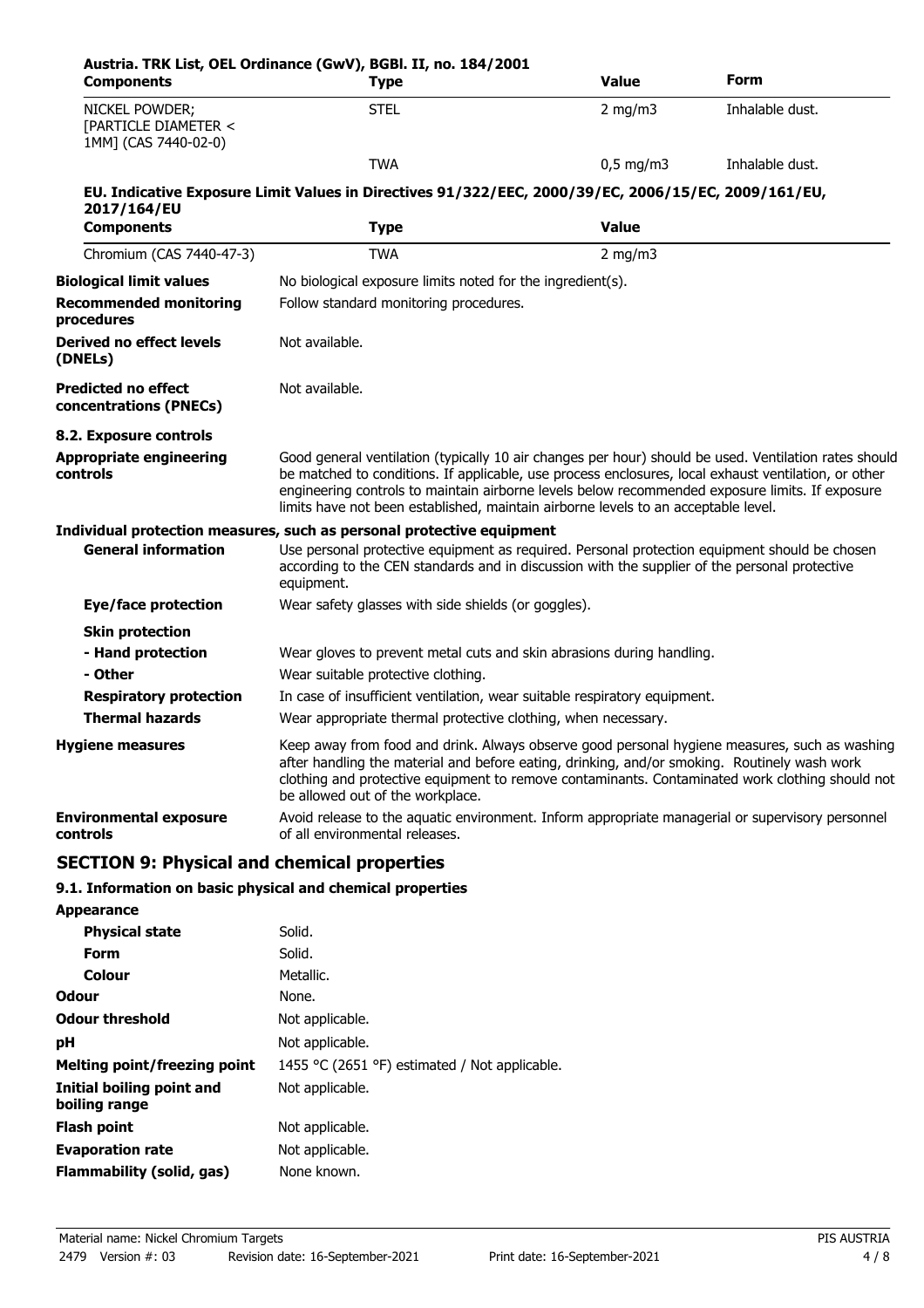| Upper/lower flammability or explosive limits         |                                    |
|------------------------------------------------------|------------------------------------|
| Flammability limit - lower Not applicable.<br>(%)    |                                    |
| <b>Flammability limit - lower</b><br>(%) temperature | Not applicable.                    |
| <b>Flammability limit -</b><br>upper (%)             | Not applicable.                    |
| <b>Flammability limit -</b><br>upper (%) temperature | Not applicable.                    |
| <b>Explosive limit - lower (</b><br>%)               | Not applicable.                    |
| <b>Explosive limit - lower (</b><br>%) temperature   | Not applicable.                    |
| <b>Explosive limit - upper</b><br>(%)                | Not applicable.                    |
| <b>Explosive limit - upper (</b><br>%) temperature   | Not applicable.                    |
| Vapour pressure                                      | Not applicable.                    |
| <b>Vapour density</b>                                | Not applicable.                    |
| <b>Relative density</b>                              | Not applicable.                    |
| Solubility(ies)                                      |                                    |
| <b>Solubility (water)</b>                            | Insoluble.                         |
| <b>Partition coefficient</b><br>(n-octanol/water)    | Not applicable.<br>Not applicable. |
| <b>Auto-ignition temperature</b>                     | Not applicable.                    |
| <b>Decomposition temperature</b>                     | Not applicable.                    |
| <b>Viscosity</b>                                     | Not applicable.                    |
| <b>Explosive properties</b>                          | Not explosive.                     |
| <b>Oxidising properties</b>                          | Not oxidising.                     |
| 9.2. Other information                               |                                    |
| <b>Density</b>                                       | 8,31 g/cm3 estimated               |

# **SECTION 10: Stability and reactivity**

| 10.1. Reactivity                            | The product is stable and non-reactive under normal conditions of use, storage and transport. |
|---------------------------------------------|-----------------------------------------------------------------------------------------------|
| 10.2. Chemical stability                    | Material is stable under normal conditions.                                                   |
| 10.3. Possibility of hazardous<br>reactions | No dangerous reaction known under conditions of normal use.                                   |
| 10.4. Conditions to avoid                   | Contact with incompatible materials.                                                          |
| 10.5. Incompatible materials                | Strong acids. Strong oxidising agents.                                                        |
| 10.6. Hazardous<br>decomposition products   | No hazardous decomposition products are known.                                                |

# **SECTION 11: Toxicological information**

| <b>General information</b>                 | Occupational exposure to the substance or mixture may cause adverse effects.                                           |  |
|--------------------------------------------|------------------------------------------------------------------------------------------------------------------------|--|
| Information on likely routes of exposure   |                                                                                                                        |  |
| <b>Inhalation</b>                          | Prolonged inhalation may be harmful.                                                                                   |  |
| <b>Skin contact</b>                        | May cause an allergic skin reaction.                                                                                   |  |
| Eye contact                                | Not likely, due to the form of the product.                                                                            |  |
| <b>Ingestion</b>                           | May cause discomfort if swallowed. However, ingestion is not likely to be a primary route of<br>occupational exposure. |  |
| <b>Symptoms</b>                            | May cause an allergic skin reaction.                                                                                   |  |
| 11.1. Information on toxicological effects |                                                                                                                        |  |
| <b>Acute toxicity</b>                      | Not known.                                                                                                             |  |
| <b>Skin corrosion/irritation</b>           | Not relevant, due to the form of the product.                                                                          |  |
| Serious eye damage/eye                     | Not likely, due to the form of the product.                                                                            |  |

**irritation**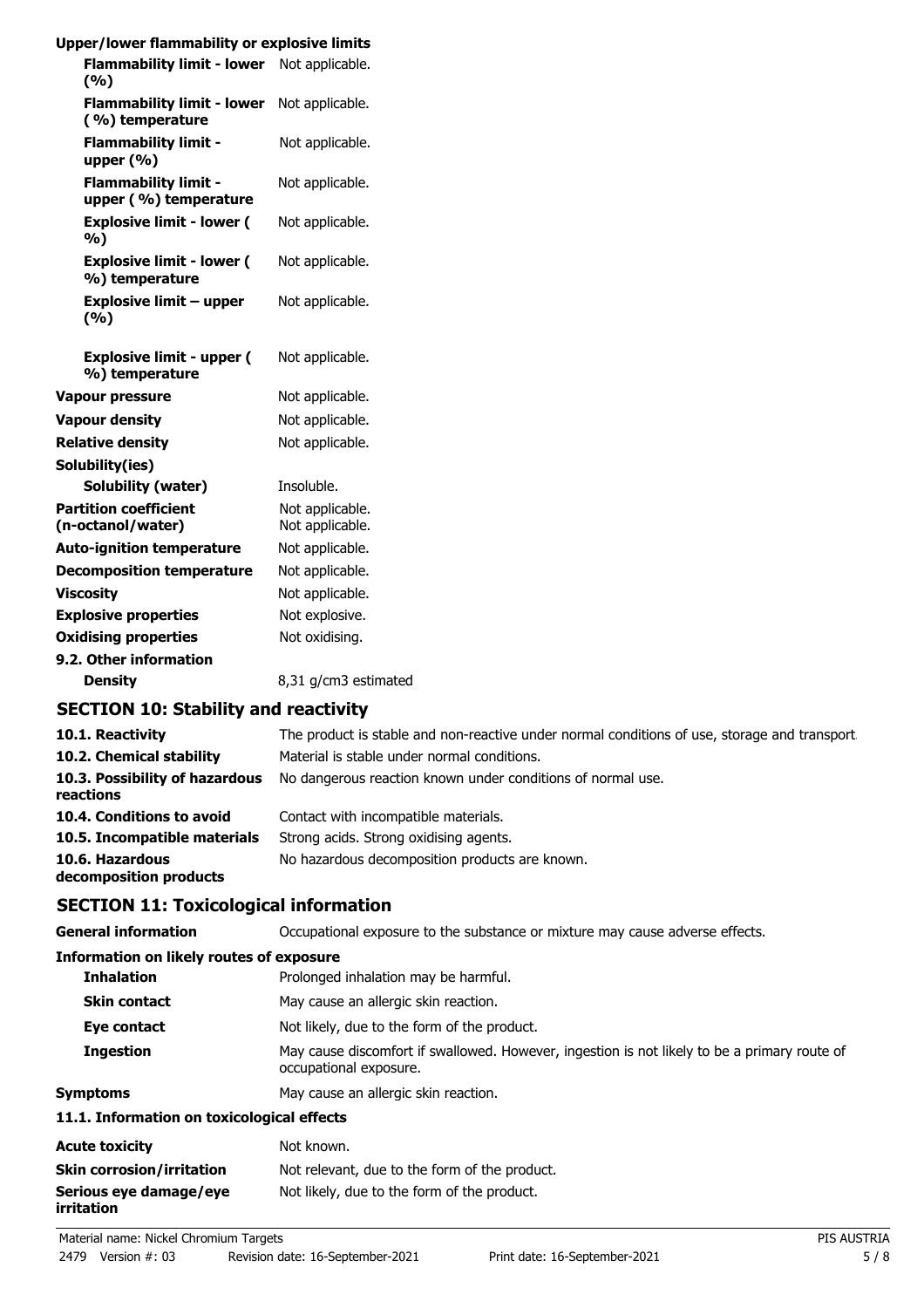| <b>Respiratory sensitisation</b>                                                        | Not a respiratory sensitizer.                                 |                                                                                            |
|-----------------------------------------------------------------------------------------|---------------------------------------------------------------|--------------------------------------------------------------------------------------------|
| <b>Skin sensitisation</b>                                                               | May cause an allergic skin reaction.                          |                                                                                            |
| <b>Germ cell mutagenicity</b>                                                           | Not classified.                                               |                                                                                            |
| <b>Carcinogenicity</b>                                                                  | Suspected of causing cancer.                                  |                                                                                            |
|                                                                                         | <b>IARC Monographs. Overall Evaluation of Carcinogenicity</b> |                                                                                            |
| Chromium (CAS 7440-47-3)<br>NICKEL POWDER; [PARTICLE DIAMETER < 1MM]<br>(CAS 7440-02-0) |                                                               | 3 Not classifiable as to carcinogenicity to humans.<br>2B Possibly carcinogenic to humans. |
| <b>Reproductive toxicity</b>                                                            |                                                               | Due to partial or complete lack of data the classification is not possible.                |
| Specific target organ toxicity<br>- single exposure                                     | Not classified.                                               |                                                                                            |
| Specific target organ toxicity<br>- repeated exposure                                   |                                                               | Causes damage to organs through prolonged or repeated exposure.                            |
| <b>Aspiration hazard</b>                                                                | Not an aspiration hazard.                                     |                                                                                            |
| Mixture versus substance<br>information                                                 | Not applicable.                                               |                                                                                            |
| <b>Other information</b>                                                                | Not available.                                                |                                                                                            |
| <b>SECTION 12: Ecological information</b>                                               |                                                               |                                                                                            |

| 12.1. Toxicity                                            | Not relevant, due to the form of the product.                                                                                                                                              |
|-----------------------------------------------------------|--------------------------------------------------------------------------------------------------------------------------------------------------------------------------------------------|
| 12.2. Persistence and<br>degradability                    |                                                                                                                                                                                            |
| 12.3. Bioaccumulative<br>potential                        | Not applicable.                                                                                                                                                                            |
| <b>Partition coefficient</b><br>n-octanol/water (log Kow) | Not applicable.                                                                                                                                                                            |
| <b>Bioconcentration factor (BCF)</b>                      | Not available.                                                                                                                                                                             |
| 12.4. Mobility in soil                                    | No data available.                                                                                                                                                                         |
| 12.5. Results of PBT and<br><b>vPvB</b> assessment        | Not a PBT or vPvB substance or mixture.                                                                                                                                                    |
| 12.6. Other adverse effects                               | No other adverse environmental effects (e.g. ozone depletion, photochemical ozone creation<br>potential, endocrine disruption, global warming potential) are expected from this component. |

## **SECTION 13: Disposal considerations**

#### **13.1. Waste treatment methods**

| <b>Residual waste</b>                  | Dispose of in accordance with local regulations. Empty containers or liners may retain some product<br>residues. This material and its container must be disposed of in a safe manner (see: Disposal<br>instructions). |
|----------------------------------------|------------------------------------------------------------------------------------------------------------------------------------------------------------------------------------------------------------------------|
| <b>Contaminated packaging</b>          | Since emptied containers may retain product residue, follow label warnings even after container is<br>emptied. Empty containers should be taken to an approved waste handling site for recycling or<br>disposal.       |
| EU waste code                          | The Waste code should be assigned in discussion between the user, the producer and the waste<br>disposal company.                                                                                                      |
| <b>Disposal</b><br>methods/information | Collect and reclaim or dispose in sealed containers at licensed waste disposal site. Dispose of<br>contents/container in accordance with local/regional/national/international regulations.                            |
| <b>Special precautions</b>             | Dispose in accordance with all applicable regulations.                                                                                                                                                                 |

## **SECTION 14: Transport information**

#### **ADR**

14.1. - 14.6.: Not regulated as dangerous goods.

#### **RID**

14.1. - 14.6.: Not regulated as dangerous goods.

## **ADN**

14.1. - 14.6.: Not regulated as dangerous goods.

## **IATA**

14.1. - 14.6.: Not regulated as dangerous goods.

## **IMDG**

14.1. - 14.6.: Not regulated as dangerous goods.

**General information** IMDG Regulated Marine Pollutant.

## Material name: Nickel Chromium Targets PIS AUSTRIA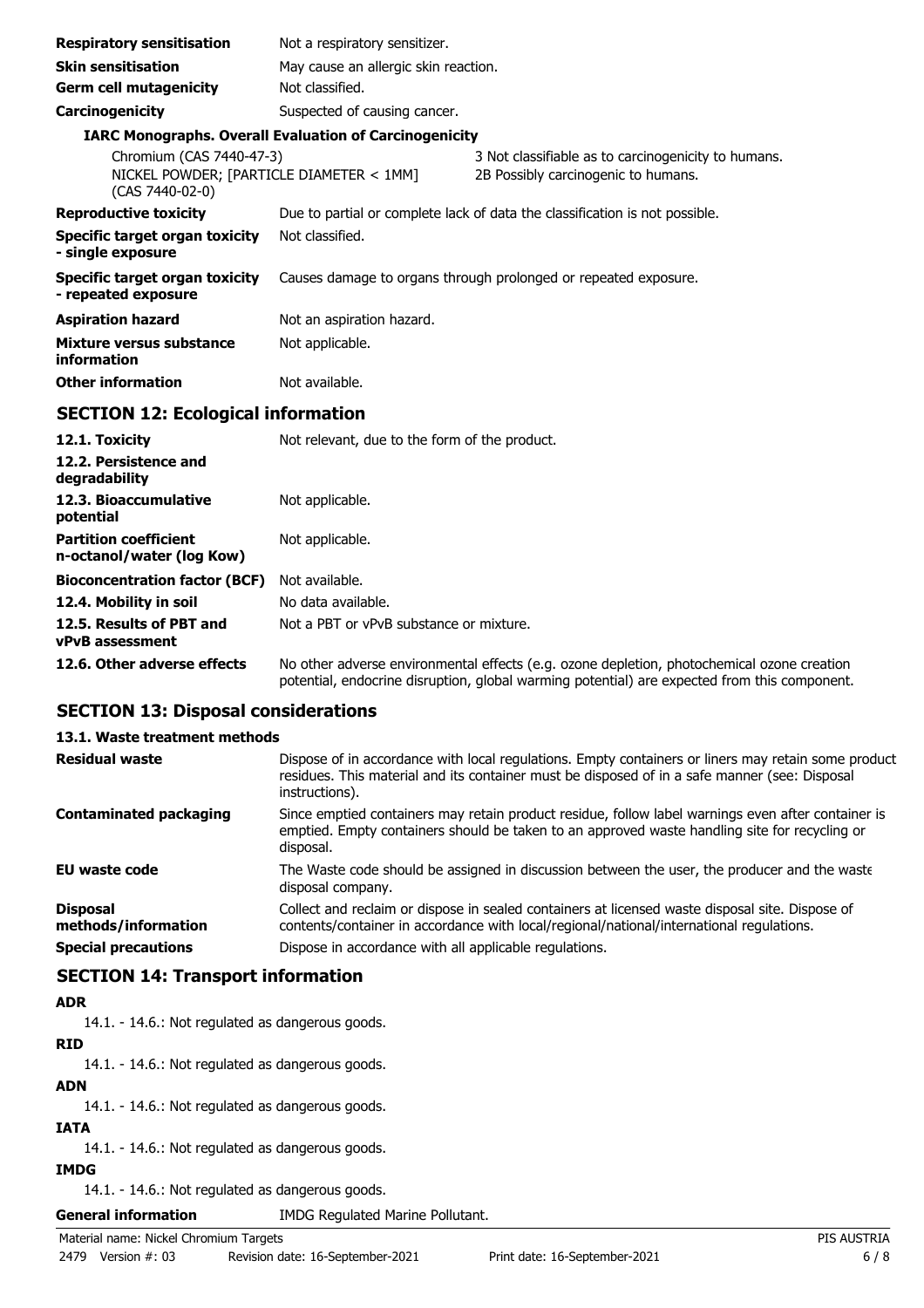# **SECTION 15: Regulatory information**

|                                                                                        | 15.1. Safety, health and environmental regulations/legislation specific for the substance or mixture                                                                                                                                                                                                                  |
|----------------------------------------------------------------------------------------|-----------------------------------------------------------------------------------------------------------------------------------------------------------------------------------------------------------------------------------------------------------------------------------------------------------------------|
| <b>EU</b> regulations                                                                  |                                                                                                                                                                                                                                                                                                                       |
|                                                                                        | Regulation (EC) No. 1005/2009 on substances that deplete the ozone layer, Annex I and II, as amended                                                                                                                                                                                                                  |
| Not listed.                                                                            |                                                                                                                                                                                                                                                                                                                       |
|                                                                                        | Regulation (EU) 2019/1021 On persistent organic pollutants (recast), as amended                                                                                                                                                                                                                                       |
| Not listed.                                                                            |                                                                                                                                                                                                                                                                                                                       |
| amended                                                                                | Regulation (EU) No. 649/2012 concerning the export and import of dangerous chemicals, Annex I, Part 1 as                                                                                                                                                                                                              |
| Not listed.                                                                            |                                                                                                                                                                                                                                                                                                                       |
| amended                                                                                | Regulation (EU) No. 649/2012 concerning the export and import of dangerous chemicals, Annex I, Part 2 as                                                                                                                                                                                                              |
| Not listed.                                                                            |                                                                                                                                                                                                                                                                                                                       |
| amended                                                                                | Regulation (EU) No. 649/2012 concerning the export and import of dangerous chemicals, Annex I, Part 3 as                                                                                                                                                                                                              |
| Not listed.                                                                            | Regulation (EU) No. 649/2012 concerning the export and import of dangerous chemicals, Annex V as amended                                                                                                                                                                                                              |
| Not listed.                                                                            |                                                                                                                                                                                                                                                                                                                       |
|                                                                                        | Regulation (EC) No. 166/2006 Annex II Pollutant Release and Transfer Registry, as amended                                                                                                                                                                                                                             |
| Chromium (CAS 7440-47-3)                                                               | NICKEL POWDER; [PARTICLE DIAMETER < 1MM] (CAS 7440-02-0)                                                                                                                                                                                                                                                              |
|                                                                                        | Regulation (EC) No. 1907/2006, REACH Article 59(10) Candidate List as currently published by ECHA                                                                                                                                                                                                                     |
| Not listed.                                                                            |                                                                                                                                                                                                                                                                                                                       |
| <b>Authorisations</b>                                                                  |                                                                                                                                                                                                                                                                                                                       |
|                                                                                        | Regulation (EC) No. 1907/2006, REACH Annex XIV Substances subject to authorization, as amended                                                                                                                                                                                                                        |
| Not listed.                                                                            |                                                                                                                                                                                                                                                                                                                       |
| <b>Restrictions on use</b>                                                             |                                                                                                                                                                                                                                                                                                                       |
| amended                                                                                | Regulation (EC) No. 1907/2006, REACH Annex XVII Substances subject to restriction on marketing and use as                                                                                                                                                                                                             |
|                                                                                        | NICKEL POWDER; [PARTICLE DIAMETER < 1MM] (CAS 7440-02-0)                                                                                                                                                                                                                                                              |
| mutagens at work, as amended.                                                          | Directive 2004/37/EC: on the protection of workers from the risks related to exposure to carcinogens and                                                                                                                                                                                                              |
| Not listed.                                                                            |                                                                                                                                                                                                                                                                                                                       |
| <b>Other EU regulations</b>                                                            |                                                                                                                                                                                                                                                                                                                       |
|                                                                                        | Directive 2012/18/EU on major accident hazards involving dangerous substances, as amended                                                                                                                                                                                                                             |
| Not listed.                                                                            |                                                                                                                                                                                                                                                                                                                       |
| <b>Other regulations</b>                                                               | Pregnant women should not work with the product, if there is the least risk of exposure. The<br>product is classified and labelled in accordance with Regulation (EC) 1272/2008 (CLP Regulation) as<br>amended. This Safety Data Sheet complies with the requirements of Regulation (EC) No<br>1907/2006, as amended. |
| <b>National regulations</b>                                                            | Follow national regulation for work with chemical agents. Young people under 18 years old are not<br>allowed to work with this product according to EU Directive 94/33/EC on the protection of young<br>people at work, as amended.                                                                                   |
| 15.2. Chemical safety<br>assessment                                                    | No Chemical Safety Assessment has been carried out.                                                                                                                                                                                                                                                                   |
| <b>SECTION 16: Other information</b>                                                   |                                                                                                                                                                                                                                                                                                                       |
| <b>List of abbreviations</b>                                                           | Not available.                                                                                                                                                                                                                                                                                                        |
| References                                                                             | Not available.                                                                                                                                                                                                                                                                                                        |
| <b>Information on evaluation</b><br>method leading to the<br>classification of mixture | Not available.                                                                                                                                                                                                                                                                                                        |
| <b>Training information</b>                                                            | Follow training instructions when handling this material.                                                                                                                                                                                                                                                             |

Transportation Emergency

International: 703.741.5970 Spain: 900.868.538 Switzerland: 0800.564.402

Call Chemtrec at:

Chemtrec's toll free, mobile-enabled number in Germany – 0800 1817059